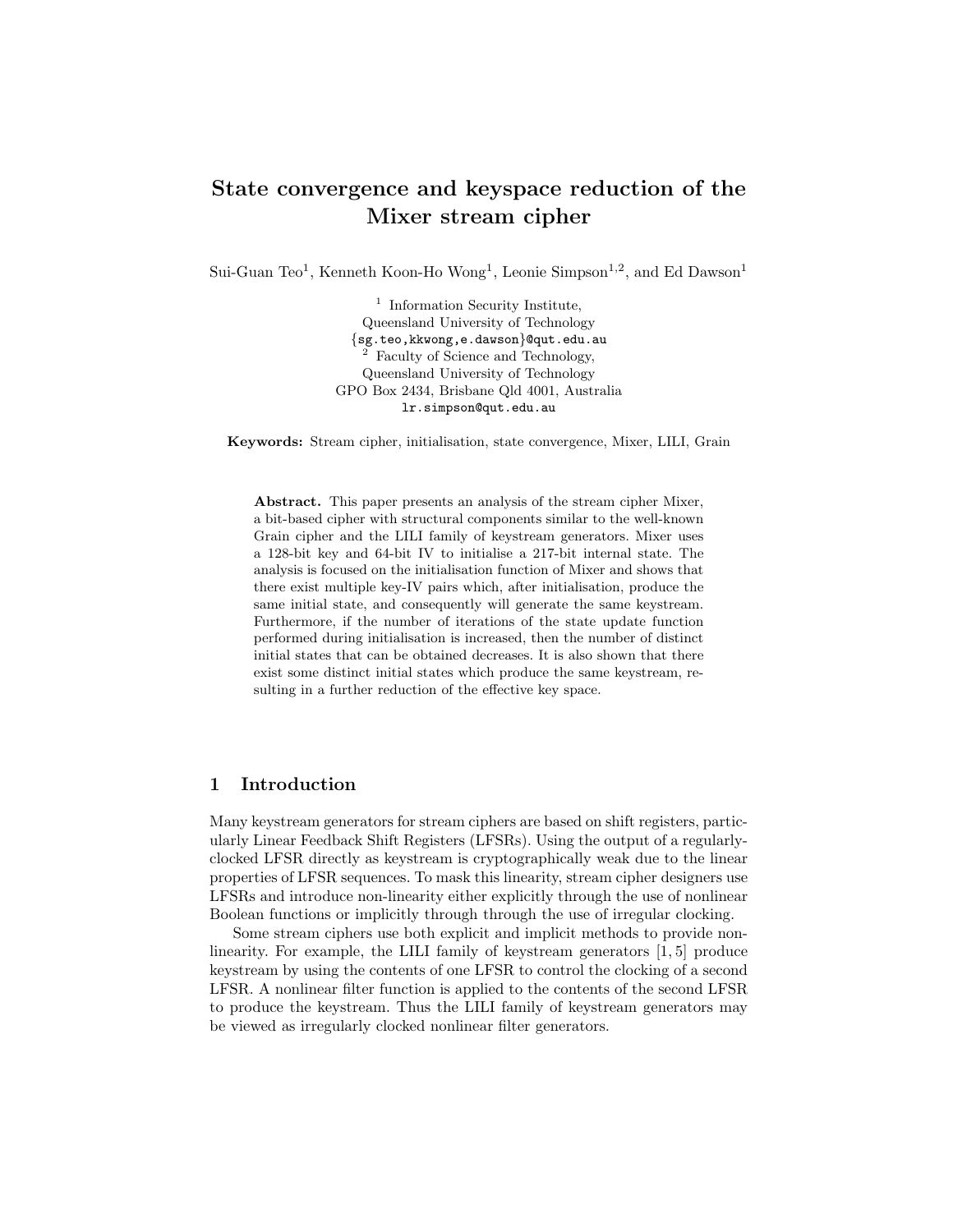In this paper, we analyse the Mixer stream cipher [3], with a particular focus on the initialisation function. Mixer is another stream cipher which uses both implicit and explicit methods to provide nonlinearity. The explicit nonlinearity comes from the use of a nonlinear fedback shift register, while the implicit nonlinearity is derived from the use of a function which controls how many times a particular shift register is clocked.

In this paper we describe two major problems with Mixer. Firstly, the initialisation function of Mixer results in state convergence, so that by the time the initialisation phase is complete, multiple key-IV pairs have converged to produce the same initial state. Furthermore, the number of key-IV pairs which produce the same initial state increases as the number of iterations of the state update function performed during the initialisation increases. That is, the number of distinct initial states decreases as the number of iterations performed in the initialisation process increases. Secondly, the use of the shrinking generator style irregular clocking during keystream generation results in the existence of equivalent initial states - that is, distinct initial states which produce the same keystream. This is not a desirable feature.

The remainder of this paper is organised as follows. Section 2 describes the Mixer specification in detail. In Section 3, we present our analysis, outlining weaknesses in both the initialisation process and the keystream generation process. We demonstrate both the state convergence that occurs during the initialisation process and the circumstances under which Mixer will generate the same keystream even when the initial states are distinct. Section 4 compares the security provided by Mixer with that of two well-known ciphers which use similar components, and discusses how different compositions of similar components can affect the security. Section 5 presents our conclusions and outlines possible directions for future work.

# 2 Specification of the Mixer keystream generator

The Mixer keystream generator design has much in common with two wellknown stream ciphers, the LILI family of stream ciphers [1, 5] and Grain-80 [2]. The clock-control operation from LILI and the identical nonlinear Boolean function from Grain-80 are used in Mixer to provide nonlinearity. Like both LILI and Grain, the Mixer design is based on two shift registers. Specific details of the structure, initialisation and keystream generation processes for Mixer are described below.

#### 2.1 Components of Mixer

The keystream generator of Mixer [3] is based on two shift registers, denoted A and B, of lengths 128-bits and 89-bits, respectively. Register A is a regularly clocked LFSR with the feedback function  $A(x)$ . Register B is an irregularly clocked NFSR with the feedback function  $B(x)$ , with clocking controlled by register A. In this paper, we use the notation  $A_t[i]$  to denote the contents of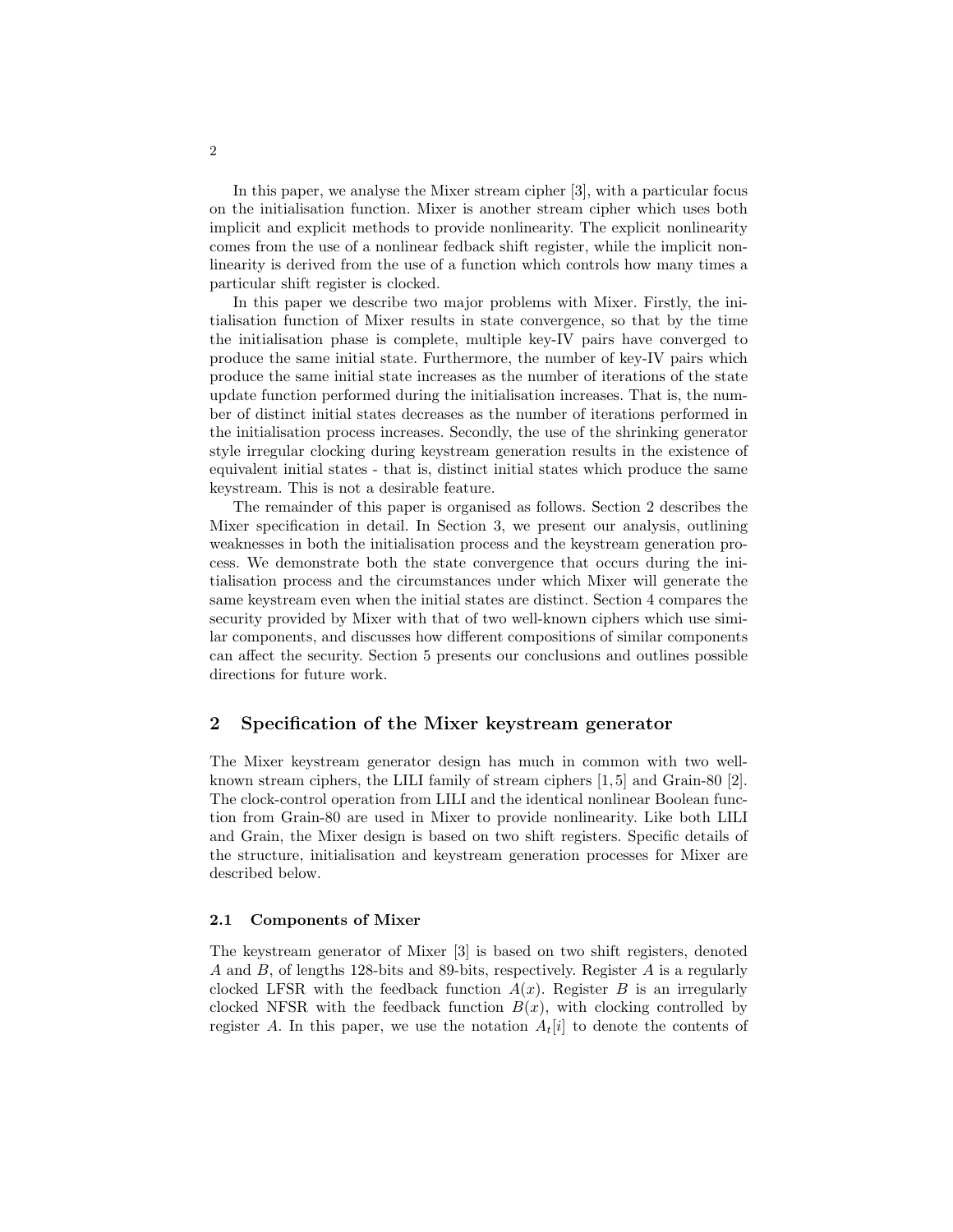the *i*th stage of register A at time t, where  $i \in \{0, 1, \ldots 127\}$ . Similarly, we use the notation  $B_t[j]$  to denote the contents of the jth stage of register B at time t, where  $j \in \{0, 1, \ldots 88\}$ . The feedback functions for the two registers are as follows.

The feedback function of A is the weight 67 primitive polynomial  $A(x)$  defined as:

$$
A(x) = 1 + x + x^{6} + x^{7} + x^{8} + x^{9} + x^{11} + x^{14} + x^{15} + x^{16} + x^{17}
$$
  
+ 
$$
x^{18} + x^{23} + x^{25} + x^{29} + x^{30} + x^{35} + x^{36} + x^{39} + x^{40}
$$
  
+ 
$$
x^{43} + x^{44} + x^{47} + x^{49} + x^{50} + x^{51} + x^{52} + x^{53} + x^{55}
$$
  
+ 
$$
x^{56} + x^{57} + x^{58} + x^{60} + x^{61} + x^{65} + x^{66} + x^{67} + x^{70}
$$
  
+ 
$$
x^{71} + x^{72} + x^{73} + x^{74} + x^{77} + x^{79} + x^{80} + x^{81} + x^{82}
$$
  
+ 
$$
x^{87} + x^{90} + x^{94} + x^{96} + x^{102} + x^{103} + x^{104} + x^{105}
$$
  
+ 
$$
x^{106} + x^{108} + x^{111} + x^{115} + x^{117} + x^{119} + x^{122}
$$
  
+ 
$$
x^{123} + x^{124} + x^{125} + x^{126} + x^{128}
$$

where  $+$  denotes addition in  $GF(2)$ .

The feedback function for NLFSR  $B(x)$  is the composition of a linear feedback polynomial  $B_L(x)$  and the nonlinear function  $B_{NL}(x)$ . That is,  $B(x)$  is defined as:

$$
B(x) = B_L(x) + B_{NL}(x) \tag{1}
$$

where  $B_L(x)$  is defined as:

$$
1 + x + x^{39} + x^{42} + x^{53} + x^{55} + x^{80} + x^{83} + x^{89}
$$
 (2)

and  $B_{NL}(x)$  is:

$$
B_{NL}(x) = \prod_{j=1}^{88} (1 \oplus B_j(t))
$$
 (3)

Note that  $B_{NL}(x)$  is equal to 1 with probability  $2^{-88}$ . In the analysis presented in this paper, the feedback function  $B(x)$  is approximated by  $B<sub>L</sub>(x)$ , an approximation that holds with very high probability.

The clocking of Register  $B$  is under the control of register  $A$ . An integer function,  $F_{INT}$ , takes the contents of w selected stages of register A as input and outputs an integer  $c(b)$ , which is the number of times register B is to be clocked.  $F_{INT}$  is defined as:

$$
c_t(b) = F_{INT} = 1 + 2^0 \cdot A_t[i_0] + 2^1 \cdot A_t[i_1] + \ldots + 2^{w-1} \cdot A_t[i_{w-1}]
$$

where  $w \in \{0, 1, 2, \ldots 127\}$  and  $i_0, i_1, \ldots i_{w-1} \in \{0, 1, 2, \ldots, 127\}$ . Note that the Mixer specification does not fix the value for  $w$ , nor does it specify the tap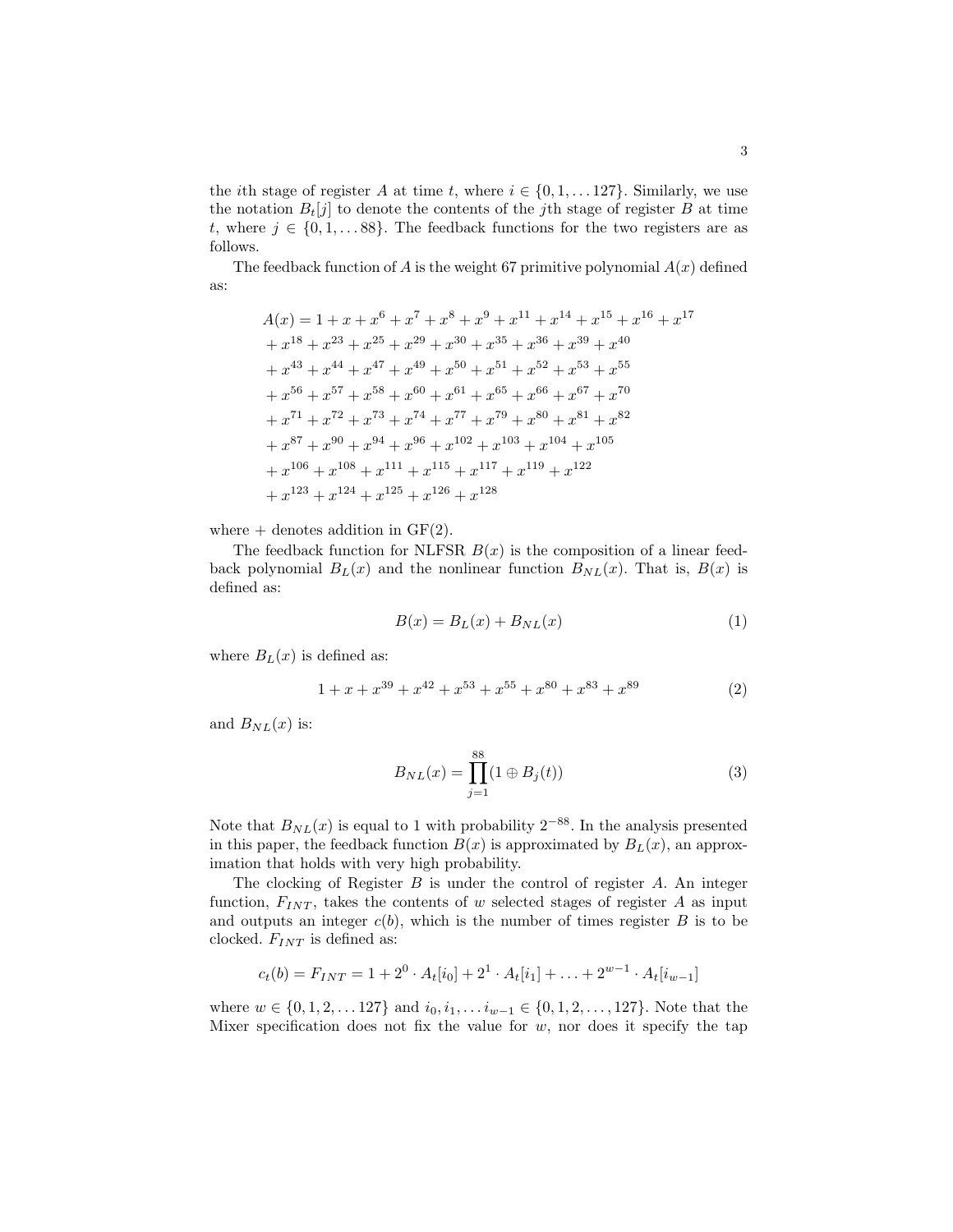positions for the inputs to  $F_{INT}$ , but it does recommend that  $w \in \{2, 3, \ldots 7\}$ be used for efficiency reasons.

A nonlinear Boolean function,  $g(x)$ , is used to determine whether the output of Register B will be used or discarded. The function  $g(x)$  is defined as:

$$
g(x) = x1 + x4 + x0x3 + x2x3 + x3x4 + x0x1x2 + x0x2x3 + x0x2x4 + x1x2x4 + x2x3x4
$$

The inputs  $x_0$ ,  $x_1$ ,  $x_2$ ,  $x_3$ ,  $x_4$  at time t are the contents of the five stages of register A:  $A_t[7]$ ,  $A_t[37]$ ,  $A_t[73]$ ,  $A_t[91]$  and  $A_t[123]$ , respectively.

Figure 1 illustrates the components of Mixer and the interaction of its components during both the initialisation (includes both solid and dotted lines) and keystream generation (solid lines only) processes.



Fig. 1. Mixer state update functions

#### 2.2 Initialisation of Mixer

The Mixer initialisation process can be divided into two phases: the loading phase, during which the key and IV are loaded into the shift registers; and the initialisation state update phase, where the key and IV values are 'mixed' to prepare an initial state before keystream generation begins.

Let the individual bits of the 128-bit key K be denoted  $k_0, k_1, \ldots k_{127}$ , and the individual bits of the 64-bit IV, V be denoted by  $v_0, v_1, \ldots v_{63}$ . The loading phase of Mixer is performed as follows. The key,  $K$ , is loaded into register  $A$ such that  $A[i] = k_i$ , for  $0 \le i \le 127$ . The IV, V, is loaded into register B such that  $B[i] = v[i]$ , for  $0 \le i \le 63$ . The remaining stages of register B are filled with ones. In this paper, we refer to a Mixer internal state at the completion of the loading phase as a loaded state.

To complete the initialisation process, the initialisation state update phase must be performed. This involves performing 200 iterations of the initialisation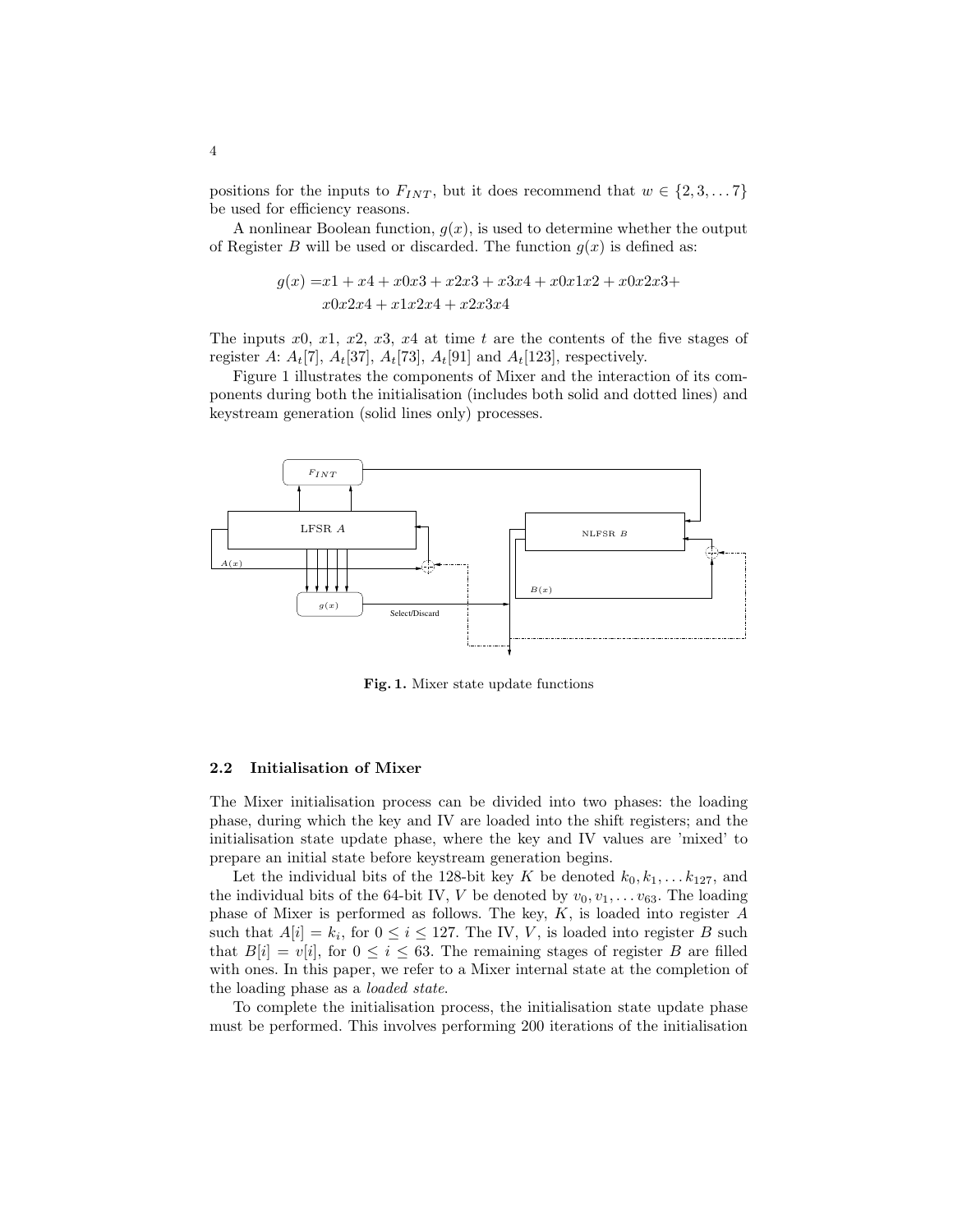state update function. Consider  $S_t$ , the internal state at time t, (the contents of the two registers  $A_t$  and  $B_t$ ). For each iteration the following process, as shown in Figure 1 (with both solid and dotted lines), is followed:

- 1. Clock register A once.
- 2. For the updated state  $A_{t+1}$ , calculate:
	- (a) The integer value  $c_{t+1}(b)$  using  $F_{INT}$ .
	- (b) The output of the nonlinear Boolean function  $g(x)$
- 3. Clock register  $B\ c(b)$  times.
- 4. If  $q(x) = 0$  then this iteration is complete.
- 5. If  $g(x) = 1$  then XOR the output bit of B (after  $c(b)$  clocks) with the contents of both register stages  $A[127]$  and  $B[88]$ .

In this paper, the XOR operation described in Step 5 is referred to as the mixing operation. This is the only operation in the initialisation state update function where contents of the two registers are directly combined. The output bit from register  $B$  which is XORed is referred to as the mixing bit, and denoted m.

During the initialisation phase, no keystream is produced. After 200 iterations of the initialisation state update function, registers  $A$  and  $B$  are in an *initial state* and ready to begin keystream generation.

#### 2.3 Keystream Generation

During keystream generation the state update function is similar to the initialisation state update function. The only difference is that the mixing operation is not used, and the output of register  $B$  is used directly as the keystream. That is, for each iteration the following process, as shown in Figure 1 (with solid lines only), is followed:

- 1. Clock register A once.
- 2. For the updated state  $A_{t+1}$ , calculate:
	- (a) The integer value  $c_{t+1}(b)$  using  $F_{INT}$ .
	- (b) The output of the nonlinear Boolean function  $q(x)$
- 3. Clock register  $B\ c(b)$  times.
- 4. If  $g(x) = 0$  then this iteration is complete.
- 5. If  $g(x) = 1$  then the output bit of B becomes the keystream bit  $z_j$ .

This process continues until sufficient keystream bits have been generated to encrypt or decrypt the message. Mixer is intended as a binary additive stream cipher, so encryption and decryption are performed by XORing the keystream produced with plaintext or ciphertext, respectively.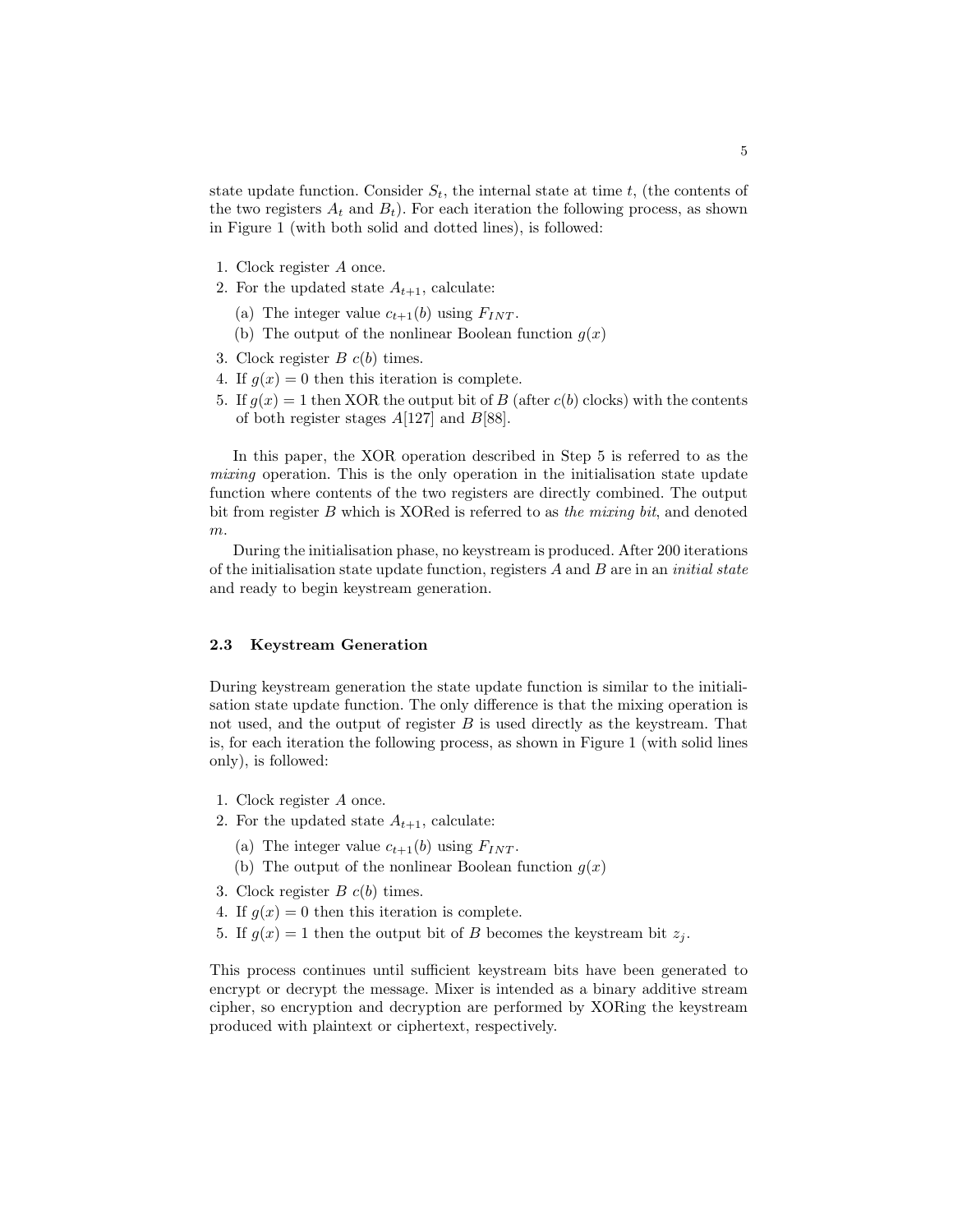#### 3 Analysis of Mixer

Mixer takes a 128-bit key,  $K$ , and a 64-bit IV,  $V$ , as inputs to the initialisation process. Thus, there are a total of  $2^{128+64} = 2^{192}$  possible loaded states. The total Mixer internal state size is the sum of the lengths of registers  $A$  and  $B$ :  $128 + 89 = 217$ , so there are a total of  $2^{217}$  possible internal states. Ideally, the initialisation process would result in  $2^{192}$  distinct initial states for keystream generation, and Mixer could produce 2<sup>192</sup> distinct possible keystream sequences. That is, each key-IV pair should produce a distinct keystream. However this is not the case for Mixer. This analysis explores two main causes for the reduction in the Mixer keystream generator: the internal state convergence that occurs during the initialisation process, and the existence of "equivalent states" distinct initial states which produce the same keystream. These two problems each result in a reduction of the effective keyspace of Mixer.

#### 3.1 Analysis of the Mixer initialisation process

Our analysis of the initialisation process is based on the observation that the initialisation state update function is not bijective. Considering the state transition in the forwards direction, given a value of  $S_t$ , there is a single next state value for  $S_{t+1}$ . However, when considering the state transition in the reverse direction, given a value of  $S_{t+1}$ , there may be multiple possible state values for  $S_t$ . That is, there is the possibility of state convergence occurring during an iteration of the initialisation state update function. The Mixer initialisation process involves 200 iterations of the state update function. In this section we examine the state convergence during one iteration of the initialisation state update function, and across the 200 iterations of the initialisation process.

State transition possibilities during initialisation. Recall the Mixer initialisation state update function given in Section 2.2 requires calculation of the output of the Boolean function  $g(x)$ , with the update of the two register stages  $A[127]$  and  $B[88]$  with the mixing value m conditional on the value of  $g(x)$ . The possibilities for the state transitions from  $S_t$  to  $S_{t+1}$  are:

- 1.  $g(x) = 0$ . No mixing operation occurs, regardless of the value of m.
- 2.  $g(x) = 1$  and  $m = 0$ . The mixing operation occurs. However, as the mixing operation is  $GF(2)$  addition, the contents of  $A[127]$  and  $B[88]$  remain unchanged after the mixing operation. That is, the outcome is the same as when  $q(x) = 0$ .
- 3.  $g(x) = 1$  and  $m = 1$ : The mixing operation occurs, and the contents of  $A[127]$  and  $B[88]$  are complemented. We refer to this as *effective* mixing.

Since A has a primit e feedback function and  $g(x)$  is a balanced nonlinear Boolean function, the probability that  $q(x) = 1$  is expected to be very close to 0.5. Of the 4 possible  $g(x)$  and m value combinations, effective mixing occurs with a probability of 0.25. Thus, when considering state convergence when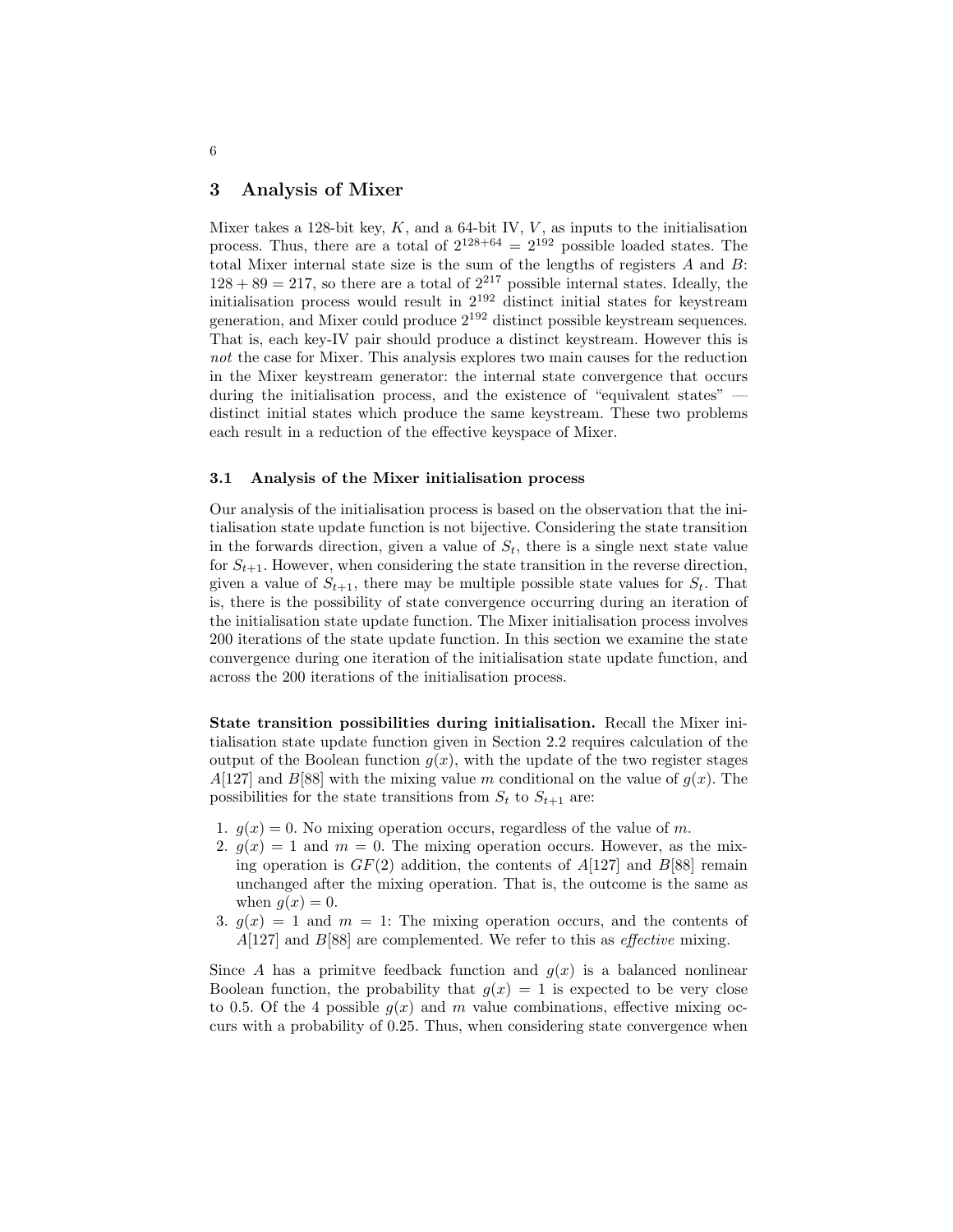Mixer's initialisation function is being run forwards, the probability of state convergence occurring is also 0.25. When we consider all possible 217-bit states, and perform an initialisation process consisting of R iterations of the initialisation state update function, clearly, due to state convergence, the set of possible initial states that can be obtained will contain fewer than  $2^{217}$  distinct states and could be estimated by  $2^{217} \times 0.75^R$ . Note that in the initialisation process we begin the state update phase of the initialisation process with only  $2^{192}$  possible loaded states and not  $2^{217}$ . If we assume that the iterations of Mixer's initialisation process are independent events then  $n<sub>u</sub>$ , the upper-bound on the number of possible distinct initial states can be estimated by

$$
n_u = 2^{192} \times 0.75^R \tag{4}
$$

Consider inverting the initialisation state update function. That is, given  $S_{t+1}$ we want to obtain  $S_t$ . Both A and B are shift registers, and can be clocked in the reverse direction. Recall from 2.1 that register  $A$  is a regularly clocked LFSR, which controls the clocking of register  $B$ . The only uncertainty in performing this is whether there was *effective* mixing to create  $S_{t+1}$ . The possibilities for the state transitions from  $S_{t+1}$  to  $S_t$  are conditional on  $g(x)$  and m:

- 1.  $g(x) = 0$ . No mixing occurred. In this case, we use  $A_{t+1}$  to calculate  $c(b) =$  $F_{INT}(A_{t+1})$ , and clock register A back one time and register B back  $c(b)$ times.
- 2.  $g(x) = 1$ . Mixing has occurred, but the effect depends on the value of m:
	- (a) If  $m = 0$  then (as for the case when  $g(x) = 0$ ) use  $A_{t+1}$  to calculate  $c(b) = F_{INT}(A_{t+1})$ , and clock register A back one time and register B back  $c(b)$  times.
	- (b) If  $m = 1$  then complement both A[127] and B[88], and then use  $A_{t+1}$ to calculate  $c(b) = F_{INT}(A_{t+1})$ , and clock register A back one time and register B back  $c(b)$  times.

The value of  $g(x)$  is readily obtained from  $A_{t+1}$ . The difficulty in inverting the state update function lies with computing the value of  $m$ . We cannot obtain this directly from  $B_{t+1}$  as it is discarded from register B after the mixing operation. Therefore, given  $g(x) = 1$  we have two possibilities to consider (that m could have been either 1 or 0) corresponding to two possible previous states. If each of the iterations of Mixer's initialisation process resulted in state convergence, the number of possible distinct initial states, is given by

$$
n_l = 2^{192} \times 0.5^R \tag{5}
$$

This is possible but highly unlikely, as  $g(x)$  is a balanced function, so Equation 5 forms a lower bound.

Bounds on number of equivalent loaded states Equations 4 and 5 above give an upper and lower bounds on the predicted number of distinct initial states that will be obtained after an  $R$  iteration process. Table 1 provides the computed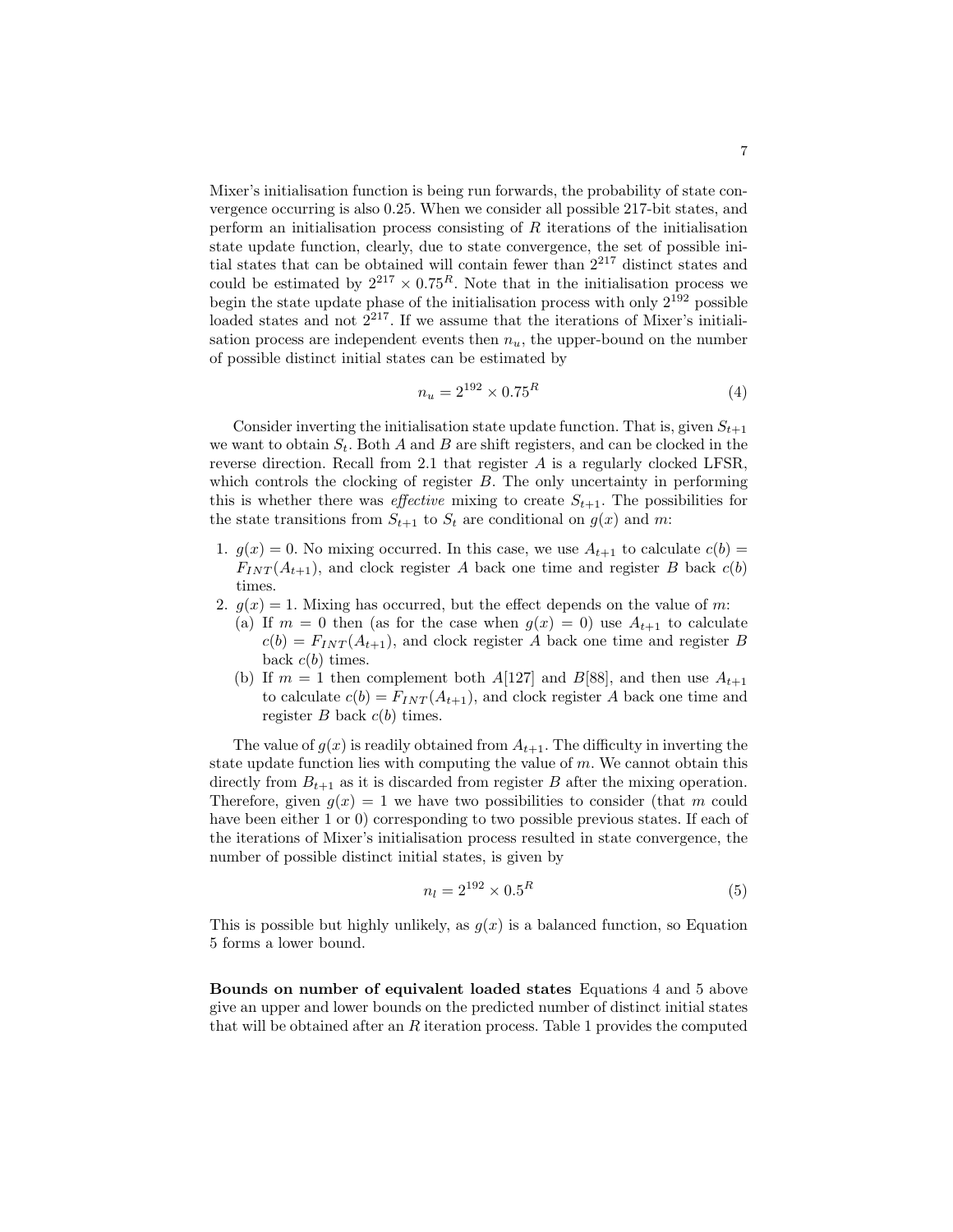value for  $n_u$  and  $n_l$  for the various values of R between 0 and 200. From Table 1, for 200 iterations of Mixer's initialisation process, the lower bound on total number of distinct states would result in all possible loaded states converging to a single initial state and the upper bound would result in  $2^{109}$  distinct initial states, which is less than the total key-space of Mixer.

| $R=0=25$ |                                                                                                                                      |  | 50 100 150 200 |  |
|----------|--------------------------------------------------------------------------------------------------------------------------------------|--|----------------|--|
|          | $n_l$ $2^{192}$ $2^{167}$ $2^{142}$ $2^{92}$ $2^{42}$ 1<br>$n_u$ $2^{192}$ $2^{181.6}$ $2^{171.2}$ $2^{150.5}$ $2^{129.7}$ $2^{109}$ |  |                |  |

**Table 1.** Bounds on the predicated number of distinct initial states,  $n_l$  and  $n_u$ , after an R iteration initialisation process

From Table 1 we observe two things. Firstly, is the large potential reduction of the possible state space from  $2^{217}$  to  $2^{109}$ . This is smaller  $2^{128}$ , the total number of possible keys. This implies that there is the possibility that the same secret key and different IVs would produce the same initial state. Secondly, notice the trend that as R increases, the number of possible distinct initial states decreases. This implies that the more rounds of initialisation we perform, the number of distinct initial states decreases.

The bounds given in Table 1 do not take into account the formatting requirements when the IV is loaded in the NLFSR. Recall from Section 2.2 in the first phase of initialisation. The 64-bit IV is loaded into the 89-bit NLFSR and the remaining stages are filled with ones. Therefore, each loaded state will produce an initial state. However, if we take an initial state and invert the initialisation state update function  $R$  times, the set of possible states we obtain may include states that are not valid loaded states. We still need to check that the last 25-bits of the NLFSR are all-ones. This formatting requirement makes calculating the actual number of distinct states difficult, so we refer to the estimates provided in Table 1.

#### 3.2 Equivalent states during Mixer keystream generation

During keystream generation, LFSR  $\tilde{A}$  is autonomous. That is, there is no mixing operation introducing values from register  $B$  into  $A$ . Therefore, state convergence due to the 'mixing' operation will not occur during the keystream generation process.

Assume that  $\beta$  is the total number of distinct initial states we can obtain after all 2<sup>192</sup> possible key-IV pairs have been used in initialisation. At this point, we would expect that Mixer will produce  $\beta$  distinct keystreams. However, this is not the case. This is because the Mixer keystream generator employs a "shrinking generator" style mechanism to determine whether the output of register  $B$  will be used as a keystream bit or discarded. Thus it will also suffer from a known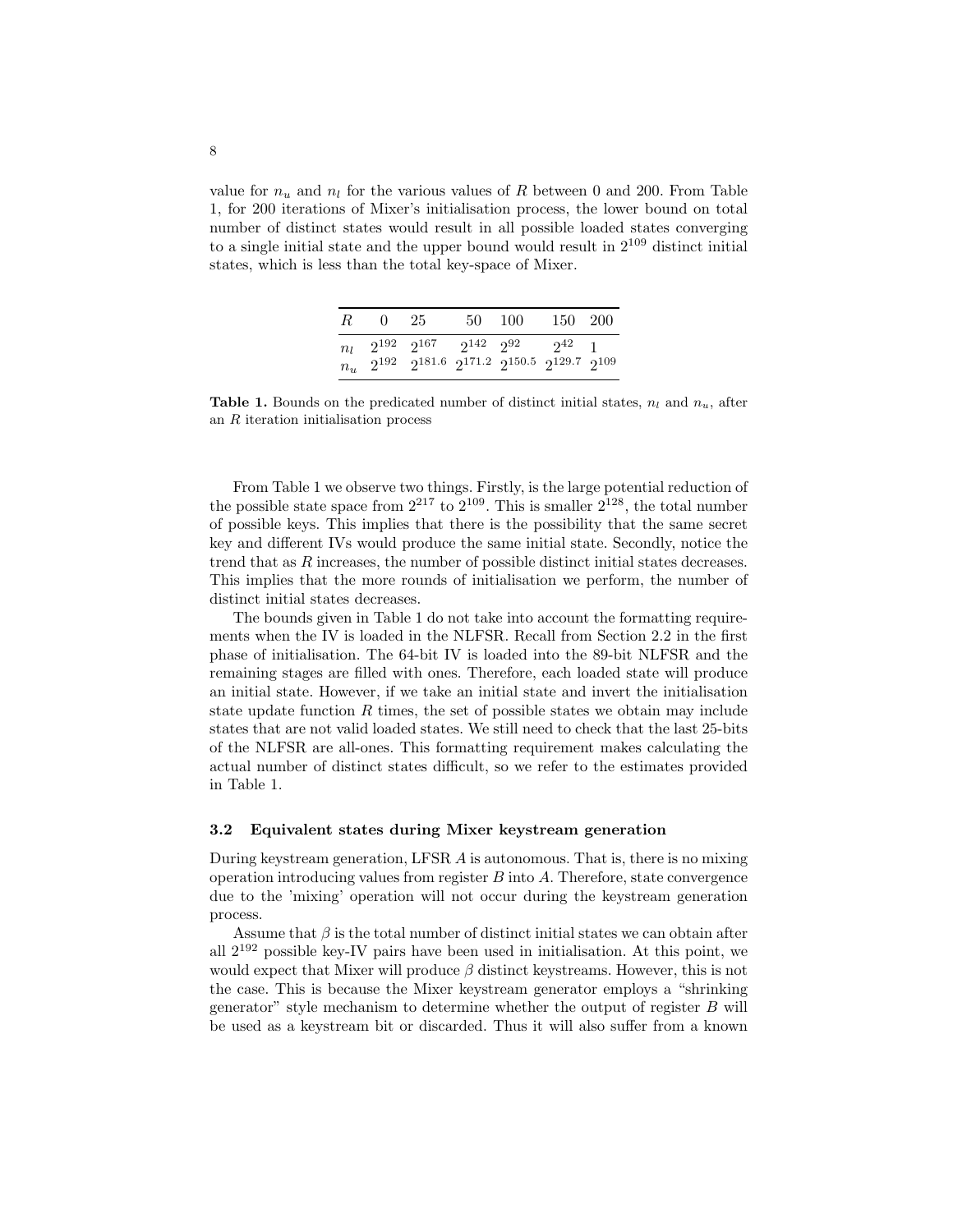weakness of shrinking generators. For the shrinking generator there exist distinct initial states, known as equivalent states, which produce the same keystream [4].

Recall from Section 2.3, if the value of  $g(x)$  is 0, the output of register B is discarded and no keystream is produced. It is not until the value of  $g(x)$  is 1 that the first bit of keystream is produced. Suppose we have an initial state,  $S_0^1$ , with component register states  $A_0^1$  and  $B_0^1$ . For this initial state  $g(x) = 1$ , so the first keystream bit is produced immediately. Let the keystream produced when keystream generation is commenced in this state be denoted Z. Now consider an alternative initial state,  $S_0^0$ , with component register states  $A_0^0$  and  $B_0^0$ . Suppose for this initial state  $g(x) = 0$ , so no keystream bit is produced. Further suppose that after the state update function is applied,  $S_1^0 = S_0^1$ . That is, we are now in the state from which the production of Z began. Therefore the two distinct states  $S_0^0$  and  $S_0^1$  can be considered equivalent, as both produce the same keystream sequence, Z.

Note that the binary sequence formed by successive outputs of  $q(x)$  is the output of the nonlinear filter generator formed by applying  $g(x)$  to the five stages of LFSR A. Statistics regarding run lengths for the binary sequences produced by LFSRs are well known, but less is known regarding the distribution of nonlinearly filtered LFSR. Analysis by Teo et al. [6] on the tuple distributions of nonlinear filtered LFSRs outputs show that they are not uniform for small LFSR sizes. This implies that the number of initial states generated for each keystream is not uniformly distributed. However, as  $g(x)$  is balanced, we expect that  $P(g(x) = 0) = 0.5$  so the number of distinct number keystreams is expected to be about half the number of distinct initial states  $\frac{\beta}{2}$ .

# 4 Security comparison with ciphers based on similar components

The Mixer design has some similarities to other well known stream ciphers. Like both the LILI [1, 5] and Grain [2] families of stream ciphers, Mixer is based on two shift registers. In fact,  $B_L(x)$  used in Mixer is the same as the feedback function for the 89-bit LFSR used in LILI-128. Mixer also uses two additional functions: an integer clocking function and a nonlinear Boolean function as a filter function. The LILI keystream generators also use two such functions.

The Mixer integer clocking function is also similar to that used in the LILI keystream generators and the Mixer nonlinear filter function is the same as the filter function used in Grain-80. However, all three ciphers use these components in different ways. A summary of the components of all three ciphers is given in Table 2, and a brief outline of how the three ciphers use these components during initialisation and keystream generation is given in Table 3. For a full description of the operations, the reader is referred to the specification papers of the individual ciphers.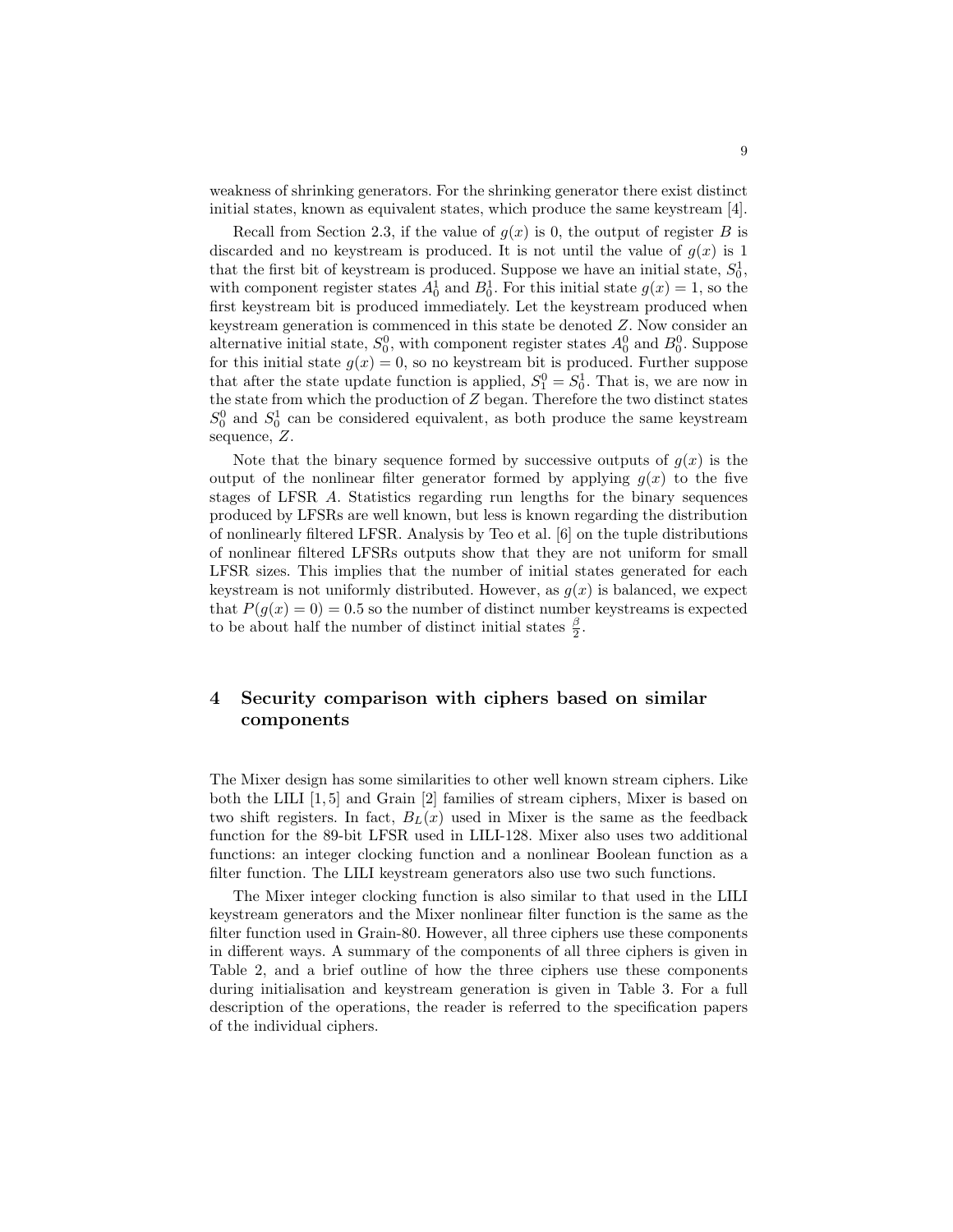| Cipher             | ЕНЕ-Н                      | Mixer                | Grain        |
|--------------------|----------------------------|----------------------|--------------|
| Register $A$       | 128-bit LFSR               | 128-bit LFSR         | 80-bit LFSR  |
| Register $B$       | 127-bit LFSR               | 89-bit NLFSR         | 80-bit NLFSR |
| Irregular clocking |                            |                      | х            |
| Boolean function   | 12-bit Boolean<br>function | Same $g(x)$ function |              |

Table 2. Comparison of components in Mixer, LILI and Grain.

| Cipher     | Initialisation                                                                                       | Keystream generation                                                                                                               |
|------------|------------------------------------------------------------------------------------------------------|------------------------------------------------------------------------------------------------------------------------------------|
| Mixer      | Output from nonlinear Boolean<br>function is used to decide if the<br>mixing operation occurs.       | Output from nonlinear is used in<br>a shrinking-generator fashion to<br>decide if output of $B$ is to be used<br>as keystream bit. |
| Grain-80v1 | Output from nonlinear function<br>is XORed with the feedback bit<br>in both registers at every clock | Output from nonlinear function<br>is used as the keystream bit.                                                                    |
| LILL-II    | Output from nonlinear Boolean<br>function is used to reload LILI-<br>II's registers.                 | Output from nonlinear filter is<br>used as the keystream bit.                                                                      |

Table 3. State update functions in Mixer, LILI and Grain.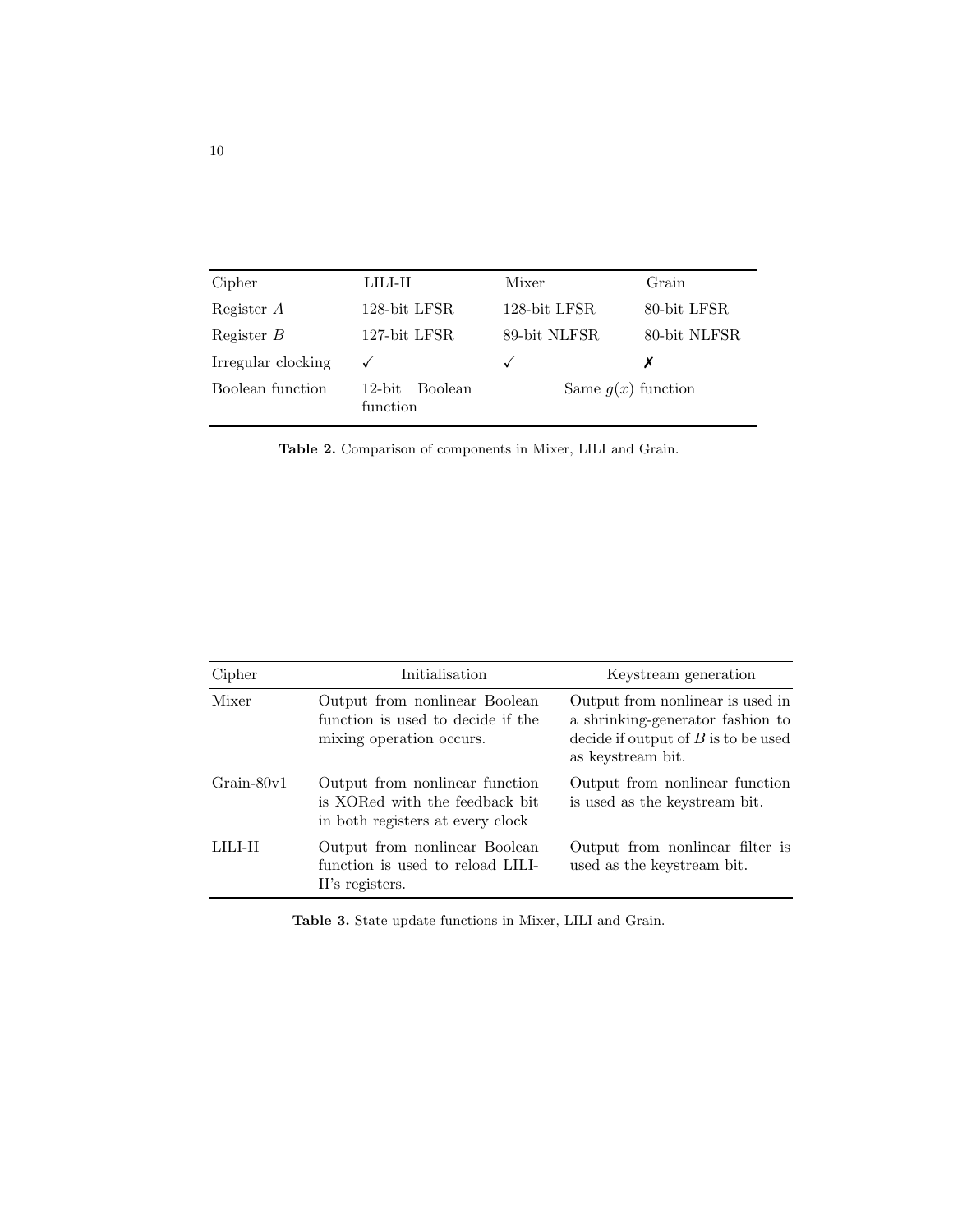#### 4.1 Comparison between Mixer and Grain

As Table 3 shows, the initialisation function of Mixer and Grain are similar. However, there are some notable differences. For Grain, the nonlinear Boolean function takes selected stages from both registers as inputs to a nonlinear function, the output of which is used in the mixing operation. This mixing operation happens every time the registers are clocked, regardless of the output from the nonlinear filter. In comparison, the inputs to the Boolean function used in Mixer are selected stages from the LFSR only, and the output of the function is used in a shrinking-generator fashion, to determine which of the output bits from the NLFSR will be used in the mixing operation. This slight modification in the interaction between the three similar components during initialisation has a great impact on the security properties of both ciphers.

In the Mixer keystream generator proposal [3], the cryptanalysis section discusses a number of possible attack scenarios, including a chosen-IV attack. Kanso claims the initialisation process provides resistance to this type of attack, based on the work of Wu and Preneel [7] "that the initial states for any two chosen IV's are algebraically and statistically unrelated". This is the same claim made in the Grain proposal [2] on its resistance to chosen-IV attacks. Although the initialisation functions for Mixer and Grain are similar in terms of the mixing operation, they are not the same. Therefore the security provided by the initialisation function for Grain is not necessarily transferable to that of Mixer. However, as there are some similarities in the initialisation strategies, it is worth considering whether known attacks on the initialisation process of Grain can also be applied to Mixer.

Zhang and Wang [8] point out the existence of particular loaded states for which the Grain cipher will provide minimal security. They use the term, a weak  $key$ -IV to describe a loaded state which, after the initialisation process is complete, results in the LFSR being in an all zero state. When the LFSR is in an all-zero state after initialisation, the Grain keystream generator is only dependent on the NLFSR. In this case, Zhang and Wang were able to approximate the Grain NLFSR, mount distinguishing attacks, and recover the initial state of Grain using algebraic attacks. For an implementer of the Grain algorithm, it is important to check that neither register is in a all-zero state before keystream generation commences. Zhang and Wang calculated that Grain80-V1 could have as many as 2<sup>64</sup> weak key-IV pairs. Having this many weak key-IV pairs could result in performance degradation if Grain80-V1 was used in applications requiring frequent re-keying, possibly making it unsuitable for time-critical applications.

The attack of Zhang and Wang could also be extended to find weak-key IV pairs for other states. For example, it could be possible to find weak-key IV pairs which would, after Grain's initialisation is complete, result in Grain's LFSR being in an all one state. In their paper, Zhang and Wang give a linear recursion for Grain's NLFSR [8]. Therefore, it could be possible to find weak key-IV pairs which would give the same initial state for both Grain's LFSR and NLFSR. However, such state could be more difficult to find, since both registers are regularly clocked, in contrast to Mixer, which uses irregular clocking.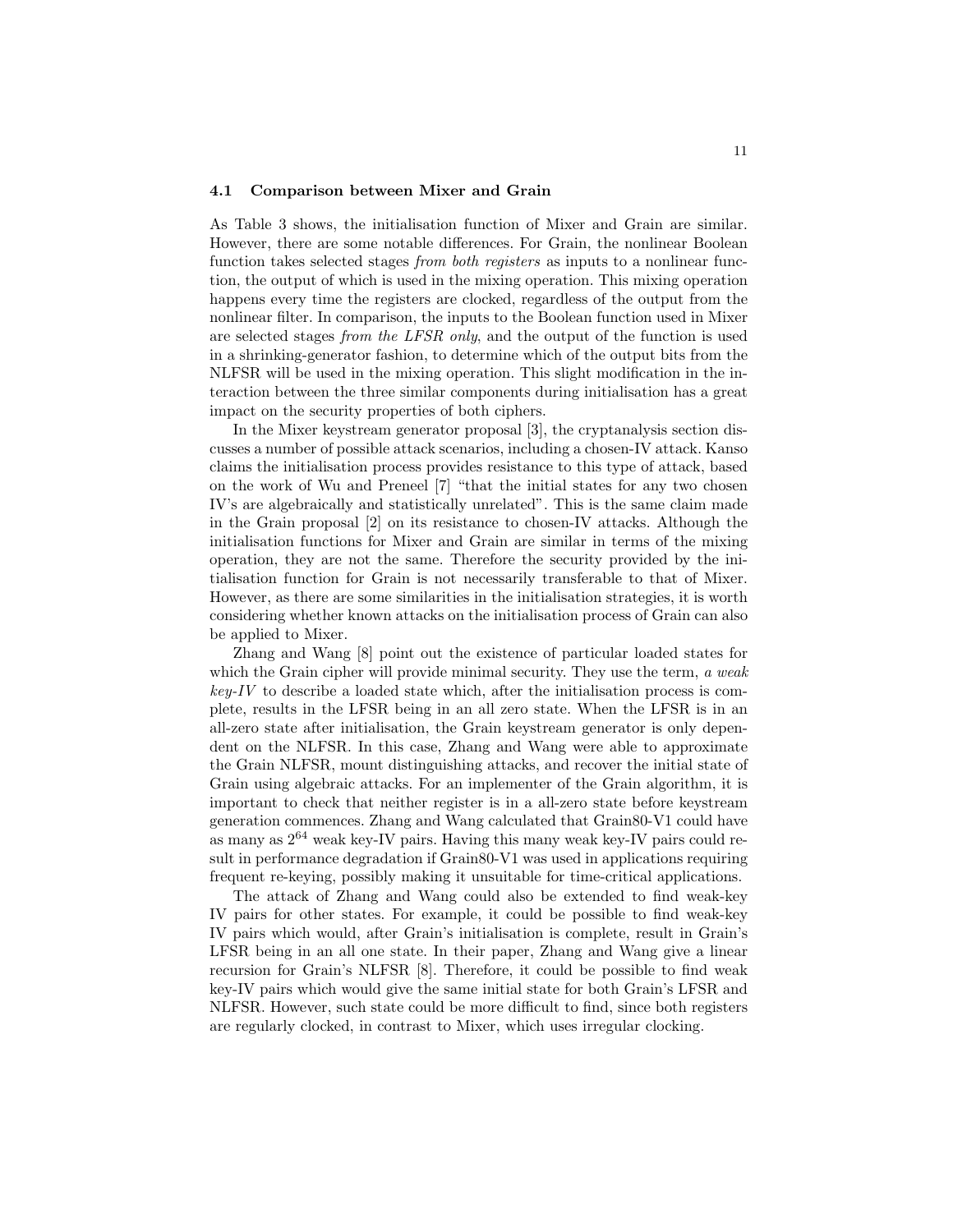Although the feedback functions of Mixer ensure that the all-zero state in Mixer for either register is not possible, this does not imply that the initialisation process is secure. Nor does it guarantee "'that the initial states for any two chosen IV's are algebraically and statistically unrelated"'. The implication of our findings on state convergence are that, in order to reduce the possibility of equivalent loaded states, we should perform few iterations of the initialisation state update function, and preferably not perform any initialisation operations at all, since for  $R = 0$ ,  $AST = 2^{217}$ . However, not mixing the contents of registers A and B leaves Mixer vulnerable to other attacks. If no mixing occurs, then the contents of register  $B$  (from which the keystream is obtained) are known, and the key forms the initial state of LFSR A. Under these circumstances chosen-IV attacks and a differential approach may be quite effective in revealing the key.

#### 4.2 Comparision of Mixer and LILI-II

Both LILI-II and Mixer use an integer function to control the number of times the clock-controlled LFSR is clocked. During LILI-II's initialisation function, two sets of 255-bit output sequences are generated. These sets of 255-bit output sequences are used to re-populate LILI's LFSRs. After the second 255-bit output sequence is loaded into the LFSRs, keystream generation is ready to commence.

This might seem similar to what Mixer and Grain do during their initialisation process, but there are two differences. The first difference is that while Mixer and Grain update their registers with the mixing bit using addition modulo 2, LILI replaces the contents of the registers with the 255-bit output sequence. Secondly, each reloading procedure of LILI requires 255-bits of output to be produced before the reloading operation commences. This requires 255 clocks of the clock-control register. For Mixer and Grain, the mixing operation can (could in the case of Mixer) occur each time a register is clocked.

The design aspect which caused state convergence in Mixer and the all-zero state LFSR state in Grain can be attributed to the way the mixing operation is implemented in Mixer and Grain. Since the same operation is not employed in LILI-II's initialisation function, the same vulnerability would not be present in LILI-II.

# 5 Conclusion

This paper presents an analysis of the Mixer keystream generator, with a particular focus on the initialisation process. Two major problems with this process are identified.

Firstly, the initialisation function of Mixer results in state convergence, so that multiple key-IV pairs (different loaded states) produce the same initial state for keystream generation, and hence the same keystream. This is due to a combination of irregular clocking and the mixing operation employed during the initialisation state update function. There are multiple key-IV pairs which converge to the same initial state. Furthermore, the number of key-IV pairs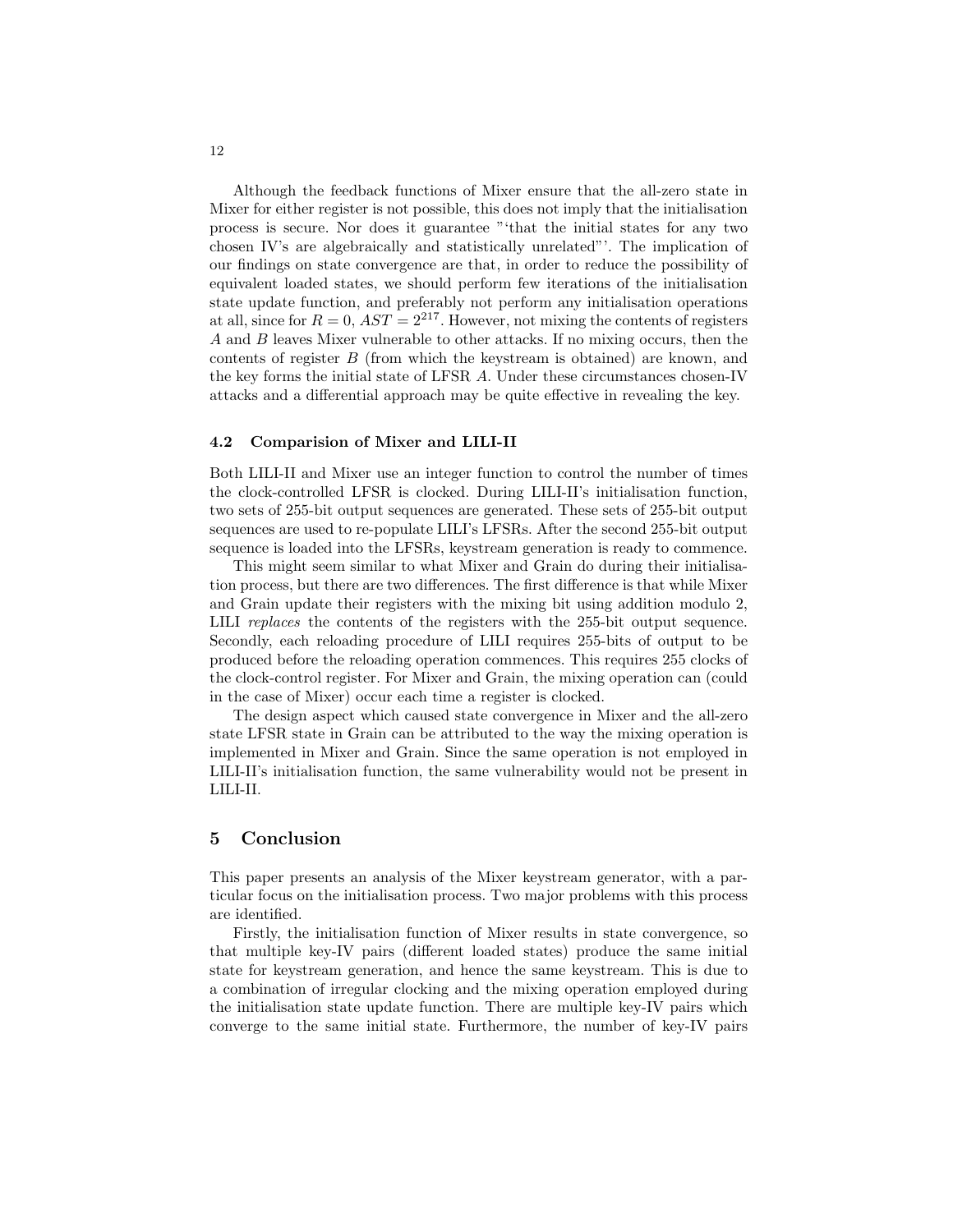which produce the same initial state increases as the number of iterations of the state update function performed during the initialisation increases. One way to prevent this state convergence problem is not perform any initialisation steps at all and immediately produce keystream the moment Mixer is in its loaded state. However, this could leave Mixer vulnerable to other cryptanalytic attacks.

Secondly, the use of the shrinking generator style irregular clocking during keystream generation results in the existence of equivalent initial states - that is, distinct initial states which produce the same keystream. This results in a further reduction of the effective key space.

Mixer has structural similarities with several other well-known ciphers, particularly the LILI and Grain families of keystream generators. Mixer also employs a similar initialisation strategy to that of the Grain family of stream ciphers. However, the ciphers are not identical and the security analysis provided for those ciphers does not suffice as a security analysis for Mixer. It is shown that Mixer does not have the weak Key-IV problem which exists for the Grain ciphers. However, the Mixer initialisation function has other fundamental flaws, identified in this paper. Based on our research, the Mixer cipher cannot claim to offer 128-bit security, and should not be considered suitable for cryptographic use where this is required.

# References

- 1. Clark, A., Dawson, E., Fuller, J., Golić, J.D., Lee, H.J., Millan, W., Moon, S.J., Simpson, L.: The LILI-II Keystream Generator. In Batten, L.M., Seberry, J., eds.: ACISP 2002. Volume 2384 of Lecture Notes in Computer Science., Springer (2002) pp 25–39
- 2. Hell, M., Johansson, T., Maximov, A., Meier, W.: The Grain Family of Stream Ciphers. In Robshaw, M., Billet, O., eds.: New Stream Cipher Designs: The eS-TREAM Finalists. Volume 4986 of Lecture Notes in Computer Science., Springer (2008) pp 191–209
- 3. Kanso, A.A.: Mixer A new stream cipher. Journal of Discrete Mathematical Sciences and Cryptography  $11(2)$  (2008) pp 159–179
- 4. Simpson, L., Golić, J.D., Dawson, E.: A Probabilistic Correlation Attack on the Shrinking Generator. In Boyd, C., Dawson, E., eds.: Information Security and Privacy (ACISP 98). Volume 1438 of Lecture Notes in Computer Science., Springer (1998) pp 147–158
- 5. Simpson, L., Dawson, E., Goli´c, J.D., Millan, W.: LILI Keystream Generator. In Stinson, D.R., Tavares, S., eds.: SAC 2000. Volume 2012 of Lecture Notes in Computer Science., Springer (2000) pp 248–261
- 6. Teo, S.G., Simpson, L., Dawson, E.: Bias in the Nonlinear Filter Generator Output Sequence. In Ariffin, M.R.K., Ahmad, R., Said, M.R.M., Goi, B.M., Heng, S.H., Abu, N.A., Mas'ud, M.Z., eds.: Proceeding of Cryptology 2010; The Second International Cryptology Conference. (2010) pp 40–46
- 7. Wu, H., Preneel, B.: Chosen IV Attack on Stream Cipher WG. eSTREAM, ECRYPT Stream Cipher Project, Report 2005/045 (2005) Available from http: //www.ecrypt.eu.org/stream/papersdir/045.pdf,.